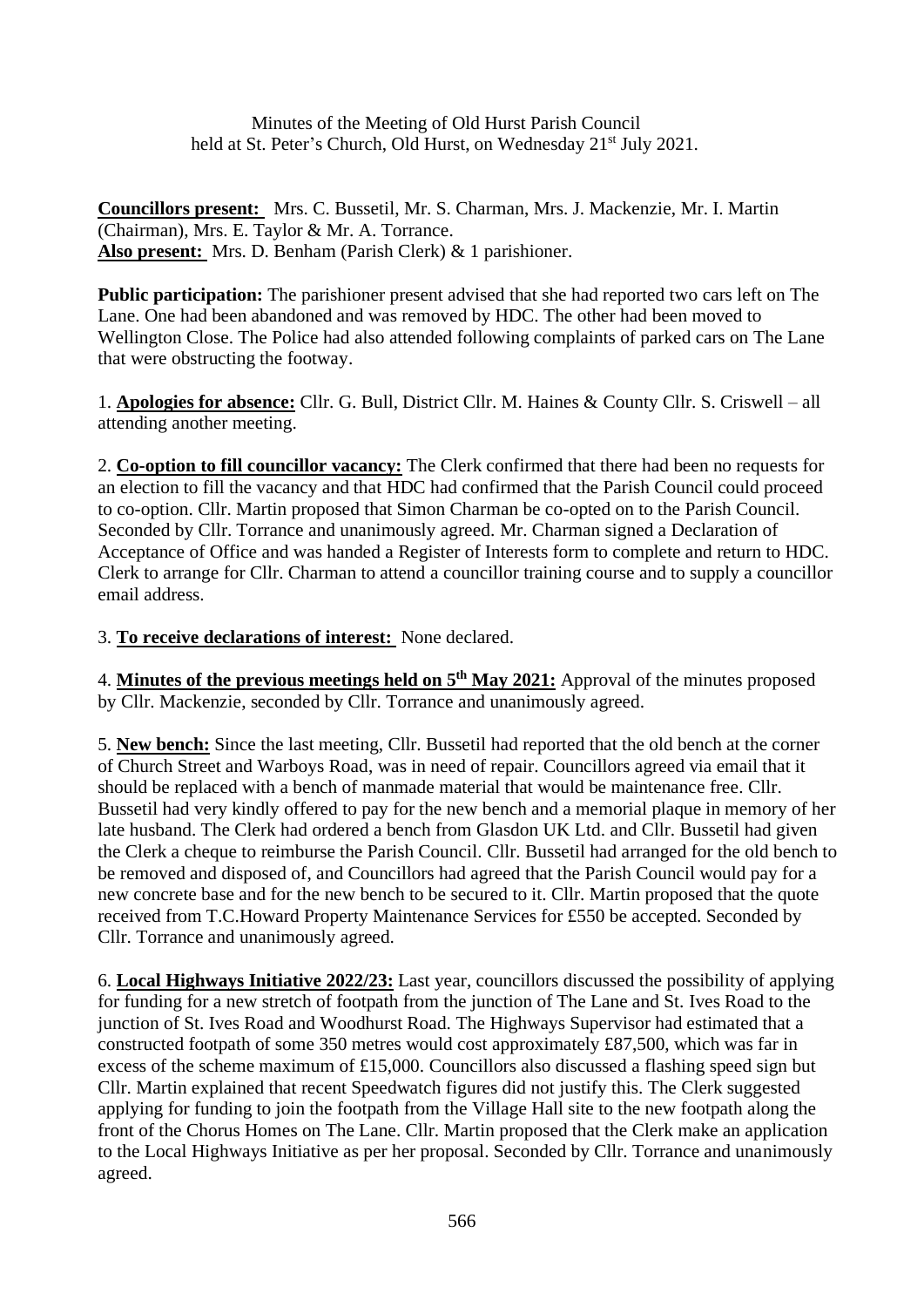## 7. **Matters arising from the minutes:**

a) Roads and footpaths –

The Clerk had emailed the Highways Supervisor to remind him that he had agreed to arrange for the double yellow lines on Church Street to be repainted before summer and to liaise with Chorus Homes regarding the anti-social behaviour of their tenant, who continues to drive across the verge and new footpath on The Lane. The Clerk had reported the overgrown hedges at the junction of St. Ives Road and The Lane. The Clerk had passed a request for a litter bin to be placed at the entrance to the stopped up road to HDC and is awaiting a response. Clerk to contact County Cllr. Criswell regarding faded white lining at the A141 junction with Woodhurst Road. A parishioner has already reported this but has been told that it is below intervention level.

b) Speedwatch – Cllr. Martin advised that Speedwatch had carried out 4 sessions. Results show that very few vehicles had been recorded exceeding the speed limit.

c) Flooding - Kathryn Reading, Senior Flood Risk Officer at CCC, had provided an update: She continues to engage with residents around the Lancaster Close area regarding reinstatement of the ditch running across the back of Lancaster Close, and is also pursuing extensive riparian maintenance of the next section of ditch, which runs along St. Ives Road and into the cart pond. Several residents of Blenheim Crescent are in contact with Bewick Homes trying to establish the location of their property's soakaways and any supporting information.

## 8. **Finance.**

a) Payment of outstanding debts.

Cllr. Torrance proposed retrospective approval of payments (1) to (10) and approval of payments 911) to (12). Seconded by Cllr. Bussetil and unanimously agreed.

(1) Cq. No. 000695 - £90.00, Evolve Tax & Accountancy, internal audit fee.

(2) Cq. No. 000696 - £150.00, Mr. A. Abbs, grass verge cut.

(3) Cq. No. 000697 - £75.00, CAPALC, councillor training course for Cllr. Torrance.

- (4) Cq. No. 000698 £27.54, K & M Lighting Services Ltd., Street lighting maintenance.
- (5) Cq. No. 000699 £150.00, Mr. A. Abbs, grass verge cut.

(6) Cq. No. 000700 - £213.19, Mrs. D. Benham, wages and expenses of Parish Clerk for May.

(7) Cq. No. 000701 - £0.80, HMRC, PAYE for May.

(8) Cq. No. 000702 - £150.00, Mr. A. Abbs, grass verge cut.

(9) Cq. No. 000703 - £189.95, wages and expenses of Parish Clerk for June.

(10) Cq. No. 000704 - £1.00, HMRC, PAYE for June.

(11) Cq. No. 000705 – £679.16, Glasdon UK Ltd., bench.

(12) Cq. No. 000706 - £133.20, askiT Services Ltd., annual webhosting subscription, annual domain name registration & annual website maintenance.

b) Current position.

A copy of the receipts and payments, bank reconciliation and bank statement, had been sent to all councillors on 19<sup>th</sup> July 2021.

c) Upgrade to Parish Council laptop.

The Parish Council laptop has started to run very slowly and askiT Services have advised that it requires an upgrade. Cllr. Mackenzie proposed that the quote from askiT Services Ltd. of £135 inc. VAT to supply and install a memory chip and 250GB Solid State Drive be accepted. Seconded by Cllr. Bussetil and unanimously agreed.